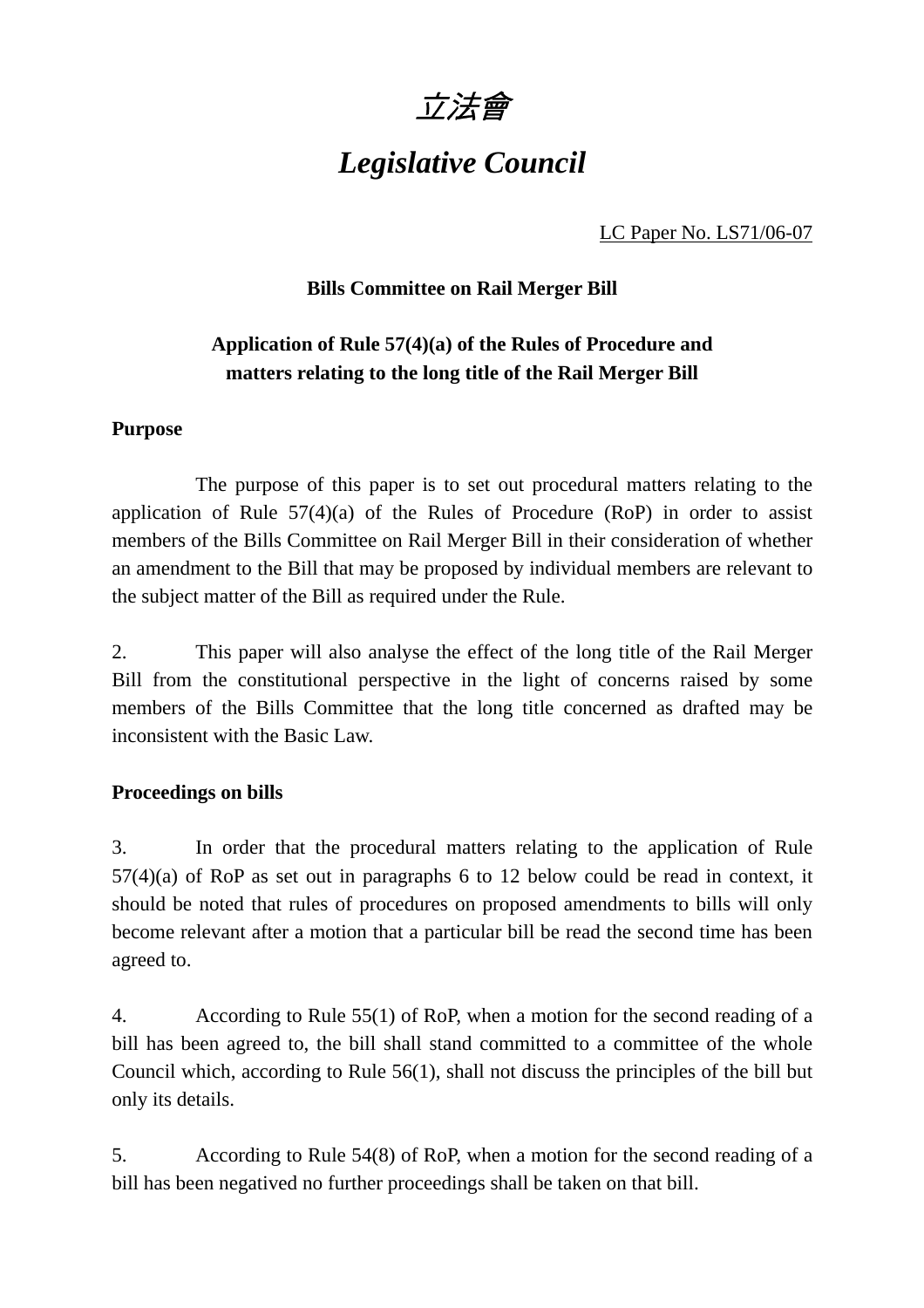$- 2 -$ 

#### **The requirement of relevance**

6. The requirement of relevance for amendments to bills is laid down in Rule 57(4)(a) of RoP, which provides as follows-

> "An amendment must be relevant to the subject matter of the bill and to the subject matter of the clause to which it relates."

7. Rule 57(4)(a) does not prevent an amendment by way of adding a new clause or clauses. This is made clear by Rule 56(2) which provides that a committee of the whole Council to which a bill is committed after a motion for the second reading of the bill has been agreed to shall have power to make such amendments as it shall think fit, provided that the amendments, including new clauses and new schedules, are relevant to the subject matter of the bill.

8. It can be seen from Rule 56(2) and Rule 57(4)(a) of RoP that the essential question for both proposed amendments to existing clauses and for new clauses to be added to the bill is whether the amendment is relevant to the subject matter of the bill.

## **Factors taken into consideration by the President in ruling on the question of the relevance of a proposed amendment**

9. As a matter of established practice, the Administration is invited to express its comments on whether amendments proposed by Members meet the requirements of Rule 57(4)(a) of RoP. If the Administration is of the view that the proposed amendment does not meet those requirements, the Member will be asked to respond to that view. Counsel to the Legislature will then be asked to advise. A ruling will then be made by the President on the admissibility of the proposed amendment

10. Based on the President's past rulings on the question of the relevance of a proposed amendment, it would appear that the President, in deciding this question, will form a view on the scope of the bill, against which she will consider whether the effect of the proposed amendment is within that scope, hence relevant to the subject matter of the bill. $<sup>1</sup>$ </sup>

11. When considering the question of scope or subject matter of a bill, the President may take into account all relevant factors including the bill's long title, explanatory memorandum and the Legislative Council Brief (LegCo Brief). One of

 $\overline{a}$ <sup>1</sup> See President's ruling dated 31 July 2006 and 1 August 2006 on the Interception of Communications and Surveillance Bill as an example of the application of this approach.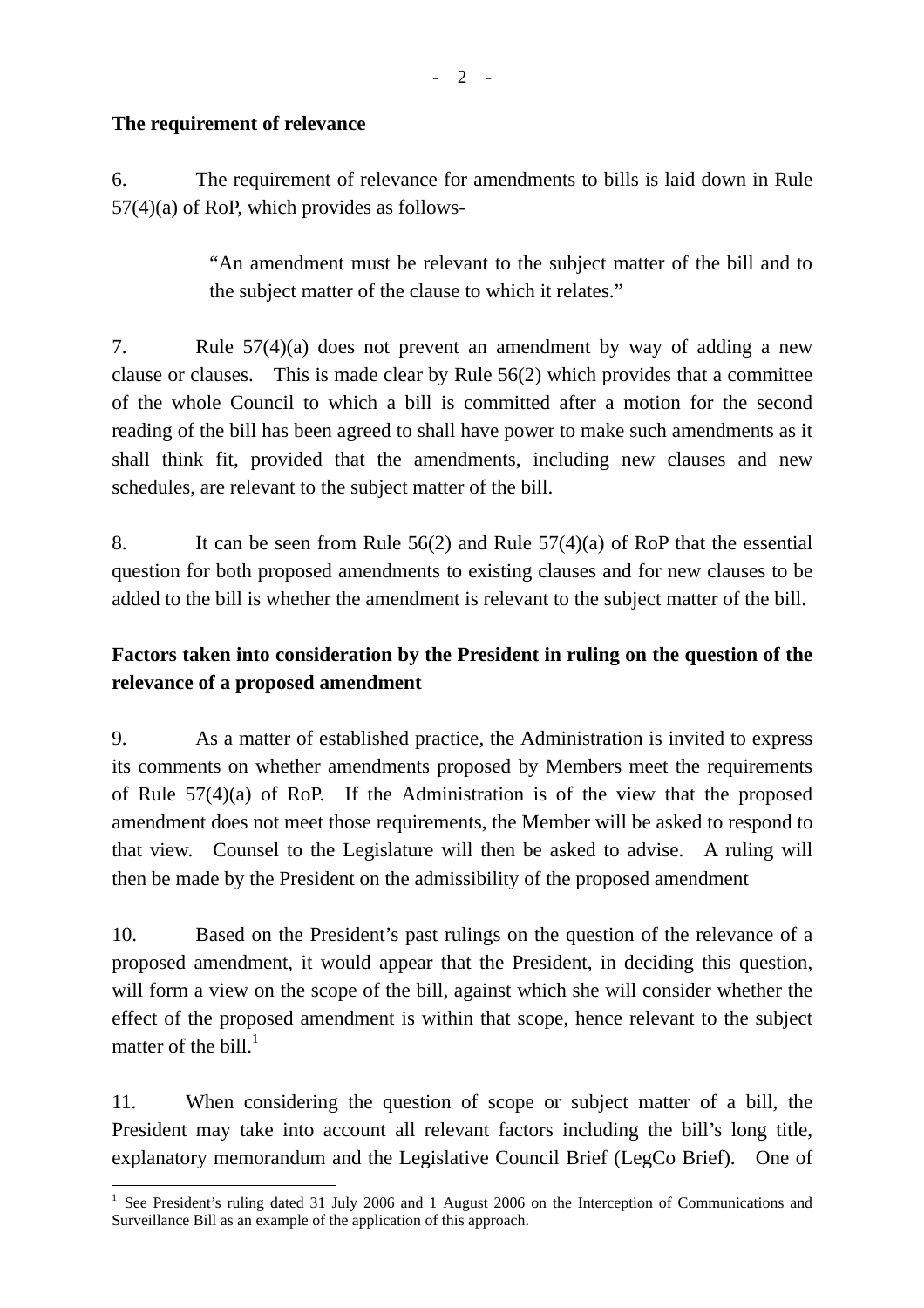the approaches that has been adopted is to look at the long title of a bill together with the scope of relevant clauses in the bill. This approach has been adopted in cases where a long title of a bill is worded in general terms.<sup>2</sup> There have been a few occasions where the President considered it necessary to ascertain the fundamental principles of a bill and considered whether the proposed amendment had the effect of altering these fundamental principles or merely amending its details. When determining what constitutes the fundamental principles of a bill, the President may take into account the long title of the bill and the legal effect of individual clauses in the bill.<sup>3</sup> Under this approach, a proposed amendment is admissible if the President forms the view that the effect of a proposed amendment is not to remove the main legislative proposal of a bill and hence does not amount to altering the fundamental principles of the bill.

12. Other relevant factors that the President may take into account include the explanatory memorandum and LegCo Brief. However, these factors cannot be exhaustively listed as each case depends on its own facts. There have been cases where the President has looked at factors other than the long title and the explanatory memorandum of a bill.<sup>4</sup> As for the LegCo Brief on a bill, the President will consider the extent to which the information contained in a LegCo Brief is relevant or useful to her consideration based on the facts of individual cases.<sup>5</sup> On the other hand, discussions on certain issues that take place in a Bills Committee or the time taken to discuss these issues cannot on their own be considered as relevant to the scope or subject matter of a bill. What may be considered relevant in discussions that take place at a Bills Committee meeting does not necessarily become relevant to the subject matter of the bill that the Bills Committee is considering.<sup>6</sup>

<sup>&</sup>lt;sup>2</sup> For example, regarding the Education (Amendment) Bill 1999, although the long title is worded generally as to amend the Education Ordinance, the President, in her ruling dated 10 March 2000 on the Bill, took into account the scope of the clauses proposed in the Bill in forming the opinion that the scope of the Bill was to amend the Education Ordinance (Cap. 279) so that the Government could enforce its policy on the retirement age of principals and teachers of aided schools only.

In the President's rulings on the Provision of Municipal Services (Reorganization) Bill dated 29 November 1999 and on the Immigration (Amendment) Bill 2000 dated 26 June 2001, the President took into account the long title of the Bill concerned and the legal effect of relevant clauses in the Bill to decide whether the proposed amendments go to the fundamental principles of the Bill rather than its details.

<sup>&</sup>lt;sup>4</sup> In the case of the Mass Transit Railway Bill (the MTR Bill), the President took into account the summary of the principal headings of the operating agreement between Government and the Mass Transit Railway Corporation which was annexed to the Legislative Council Brief on the MTR Bill. That summary was information available outside of the MTR Bill but was considered by the President to be relevant to her consideration of the scope or subject matter of the Bill.

<sup>&</sup>lt;sup>5</sup> Please refer to the President's ruling dated 10 July 2006 on the Betting Duty (Amendment) Bill 2006.

<sup>&</sup>lt;sup>6</sup> In the President's ruling dated 4 May 2006 on Dr Hon YEUNG Sum's proposed amendment to the Chief Executive Election and Legislative Council Election (Miscellaneous Amendments) Bill 2006 relating to the nomination arrangement in the event that there was only one Chief Executive candidate and nomination re-opened, the President ruled that the Member's proposed amendment was outside the scope of the Bill although the possibility of another round of nominations in the event of only one candidate validly nominated and the proposed consequential electoral arrangements had been discussed in the Bills Committee.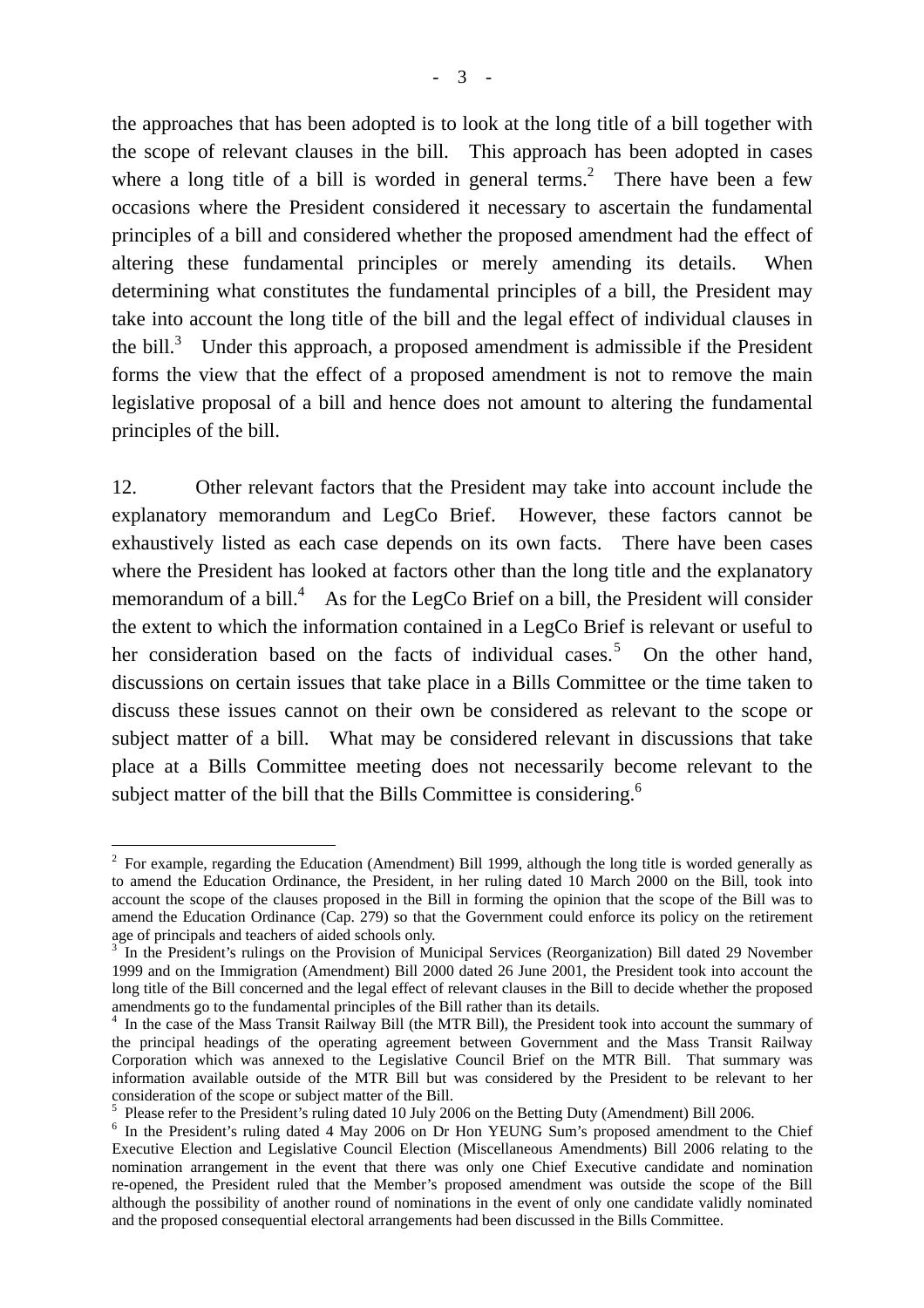#### **Long title of the Rail Merger Bill**

 $\overline{a}$ 

13. According to the long title of the Rail Merger Bill, one of the purposes of the Bill is to provide for the regulation (other than in relation to any fare payable for using any railway service or bus service operated by the MTR Corporation Limited) under the Mass Transit Railway Ordinance (Cap. 556) of the operation by the MTR Corporation Limited (MTRCL) of certain railways and certain bus services in addition to the Mass Transit Railway, including all aspects of safety concerning those railways.

14. Some members of the Bills Committee on Rail Merger Bill have expressed concern on the way the long title of the Bill is drafted in that the use of an exclusionary clause in the long title might have the effect of preventing LegCo Members from proposing amendments relating to the regulation of any fare payable for using any railway service or bus service operated by MTRCL. The Legal Service Division was requested to advise whether the long title of the Bill, as drafted, is inconsistent with the Basic Law.

15. Under Article 62(5) of the Basic Law, the Government of the Hong Kong Special Administrative Region has the power and function to draft and introduce bills, motions and subordinate legislation. Article 73 of the Basic Law sets out the powers and functions of the Legislative Council of the Hong Kong Special Administrative Region (LegCo). Under Article 73(1), LegCo has the power and function to enact, amend or repeal laws in accordance with the provisions of this Law and legal procedures. The phrase "in accordance with the provisions of this Law and legal procedures" in the context of Article 73(1) has been interpreted to mean that LegCo must act not only in accordance with the Basic Law itself but also in accordance with the rules of procedure which the Council has the power to make on its own under Article 75(2) of the Basic Law in order to govern the manner in which it enacts, amends or repeals laws.<sup>7</sup> It can therefore be said that LegCo's power to enact, amend or repeal is subject to the Basic Law and the Rules of Procedure of LegCo.

16. While under the Basic Law, the Government and LegCo are vested respectively with the power to introduce bills and the power to enact, amend or repeal laws, the Basic Law does not set out the procedures involved in introducing bills into LegCo and in enacting or amending laws. These procedures are set out in the rules of procedure made by LegCo pursuant to Article 75 of the Basic Law. Rule 50 of RoP lays down the requirements to which a bill presented to LegCo shall conform.

<sup>7</sup> *Leung Kwok Hung v The President of the Legislative Council of the Hong Kong Special Administrative Region and The Secretary for Justice,* CFI, HCAL 87/2006, 22 January 2007*.*